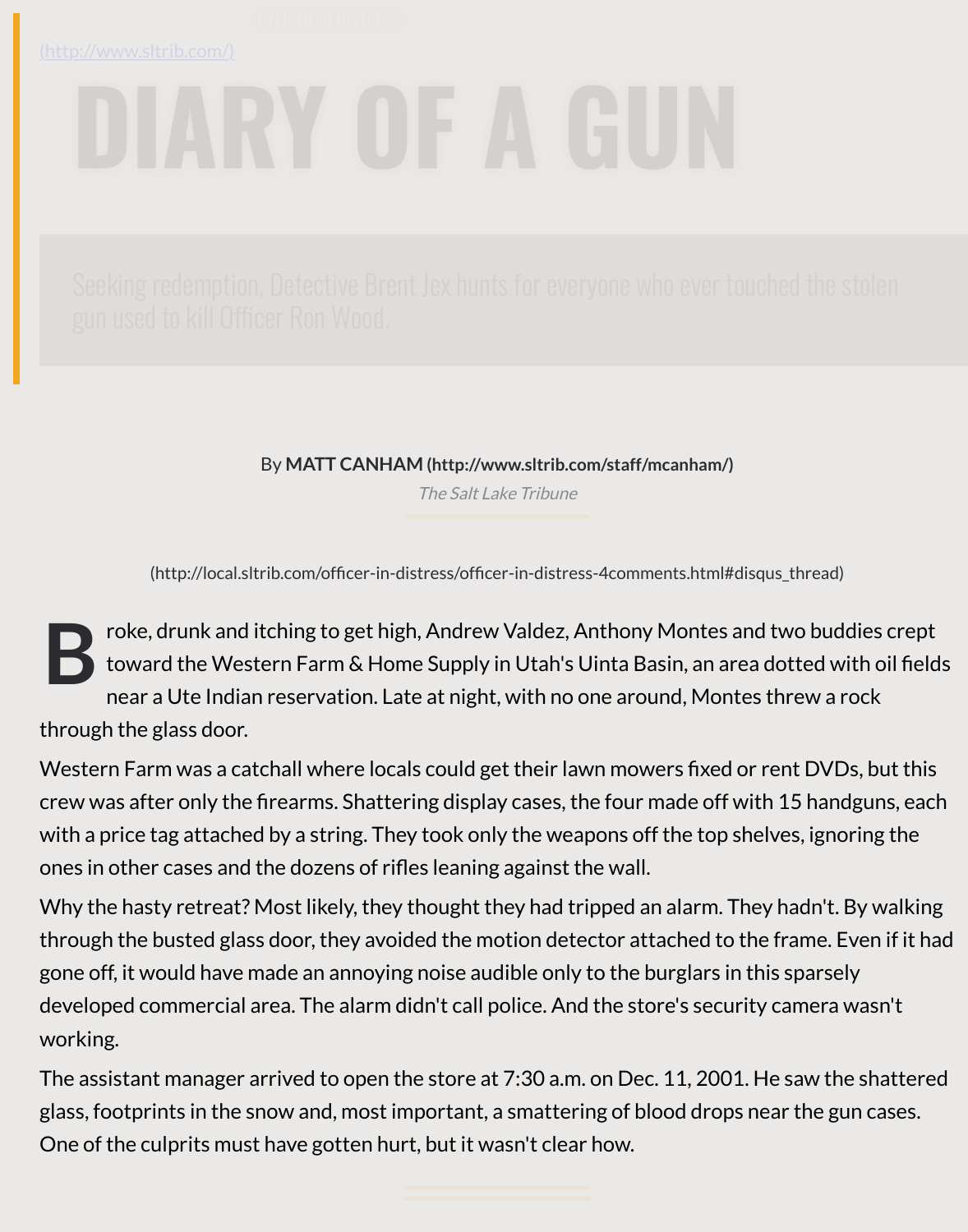By the time the assistant manager called police, the burglars were back in Salt Lake City, after driving 2½ hours in a red Geo Metro with the guns wrapped in towels and hidden in the trunk. Valdez, 24, was a member of Surenos Chiques, one of the state's larger Latino gangs. Montes was 38, a three-time felon. Both had criminal pasts involving burglaries and drugs.

They checked into a Super 8 motel at 5 a.m. and used the room phone to call friends and fellow gang members, trying to find someone to take the whole haul for \$3,500. The burglars' plan was to split the cash and use it to buy drugs and maybe a few Christmas presents.

They had mostly Smith & Wesson .40 calibers and Ruger 9 mms, though they also had two revolvers and a Hi-Point C9. That last gun, molded in an Ohio plant nine months earlier, was selling for \$79.26, by far the cheapest of the lot.

One of the potential buyers they called was Carlos Moses Trujillo, who went by the street name "Psycho." He is Valdez's younger half brother, and he also was a member of Surenos Chiques, though he had connections to other gangs. Psycho reached out to "Droopy," a guy saddled with his street name because of his sad, downturned eyes and a perpetual frown reminiscent of the cartoon dog. Droopy was a member of the King Mafia Disciples and, at 27, had worked his way up to being a "minister," essentially a shot caller. Unbeknownst to Psycho, Droopy also was a confidential informant for the FBI and the Metro Gang Unit.

Four months earlier, another KMD member went to the wrong house party, got in a fight with rival gang members and stabbed a 24-year-old man to death. Seeking help that night, he called Droopy, who picked him up and hid him. The FBI found out about Droopy's involvement and gave him an ultimatum: He could reveal the killer's whereabouts and become an informant, or he could face charges as an accomplice to murder.

The feds caught Droopy at a vulnerable time. He had young children, and he'd been trying — and failing — to distance himself from the KMD. "At that point, it was a means to an end," Droopy said. In FBI jargon, he became a "cooperating witness."

The feds, along with the gang unit, saw the KMD as a potential test case in Utah, where they'd try to dismantle the whole gang using racketeering charges. Agents Scott Suitts and Juan Becerra gave Droopy a small rectangular recording device that he could slip into his pocket, no wires needed. He turned out to be a well-placed informant, even on a few things that had little to do with the KMD.

After getting the call from Psycho, Droopy contacted his FBI handlers and told them about the cache of stolen guns. He offered to set up the buy if the agents could get the cash. He didn't hear back for a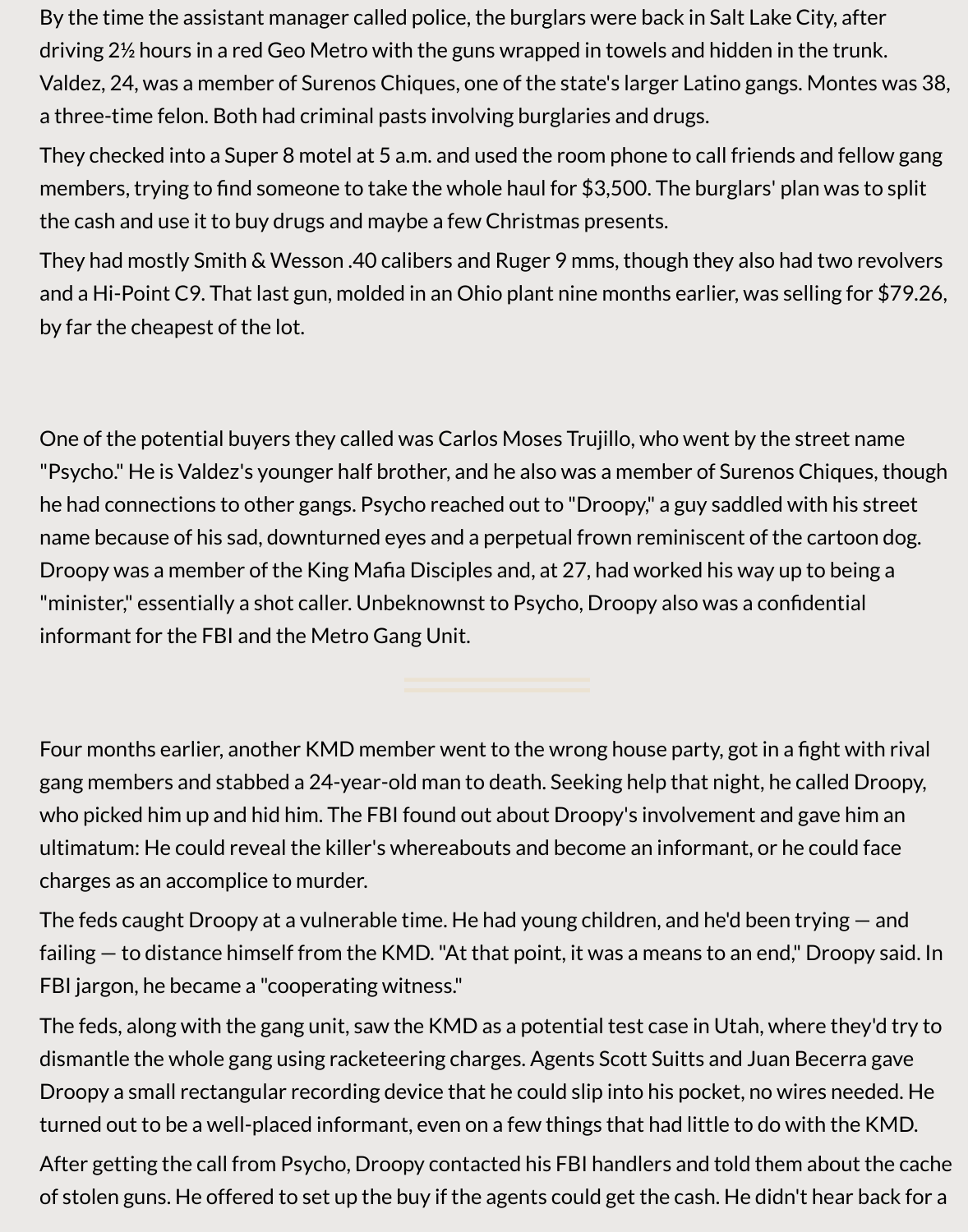full day, and in that time, the burglars moved to a Ramada across the street. They had already sold 11 of the guns. Droopy told Psycho he'd take the rest.

"When you are dealing with stuff like that, there's a window of opportunity," Droopy said. "You either get it or you don't."

He picked up Psycho and drove to a Salt Lake City motel, knocking on Room 162. A shirtless man with "Mendez" tattooed across his lower back answered the door. When Droopy flashed the cash, Mendez pulled out three of the four remaining guns. Droopy said he wanted the fourth as well, but Mendez said that one wasn't for sale.

FBI agents watched as Psycho and Droopy left the motel. They didn't attempt to arrest anyone, wanting to protect Droopy's cover. Instead, they wrote a report on the gun buy and shelved it.

About six months later, the FBI brought racketeering charges against 10 KMD members, securing lengthy prison sentences for many of the gang's leaders. Droopy has since moved on from gang life and keeps a low profile. He says just about every one of the guys he knew in the gang is either in prison or dead.

Michael Minichino, a special agent with the Bureau of Alcohol, Tobacco, Firearms and Explosives, made it to Western Farm the day after the heist.

Minichino had been an ATF agent for a year when he was assigned this case, but it felt as if he'd been in the bureau his whole life. His father, John, had joined when the ATF was still a division of the IRS. Minichino's family moved all over the country, including two stints in Utah, where his father eventually became the resident agent in charge of the Salt Lake City office before retiring in 1997.

Tall and broad-shouldered with dark black hair, Minichino has a ready smile and arched eyebrows, which give him a mischievous appearance. The Western Farm burglary was his first serious gun case and he didn't have much to work with. He started by searching for a disgruntled employee but found none. No witnesses came forward. The blood didn't match anyone in the system. The best news Minichino received came from Salt Lake City police. Officers there got one of the Western Farm guns from a mother who found a pair of firearms in her teenager's room. A third gun surfaced during an investigation of a drive-by shooting in which no one was hurt.

Suitts and a buddy on the gang unit gave Minichino tidbits about Droopy's gun buys, but, worried about jeopardizing the racketeering case, they wouldn't let him see their reports or talk to their confidential witness for months. All they gave him was a rough description of the men in the hotel room and the first name of the go-between, Carlos. "By the summer of 2002, there wasn't much for me to do," Minichino recalled. "I was waiting for a good lead." He got one that August, when someone arrested for a minor crime offered information to avoid prosecution.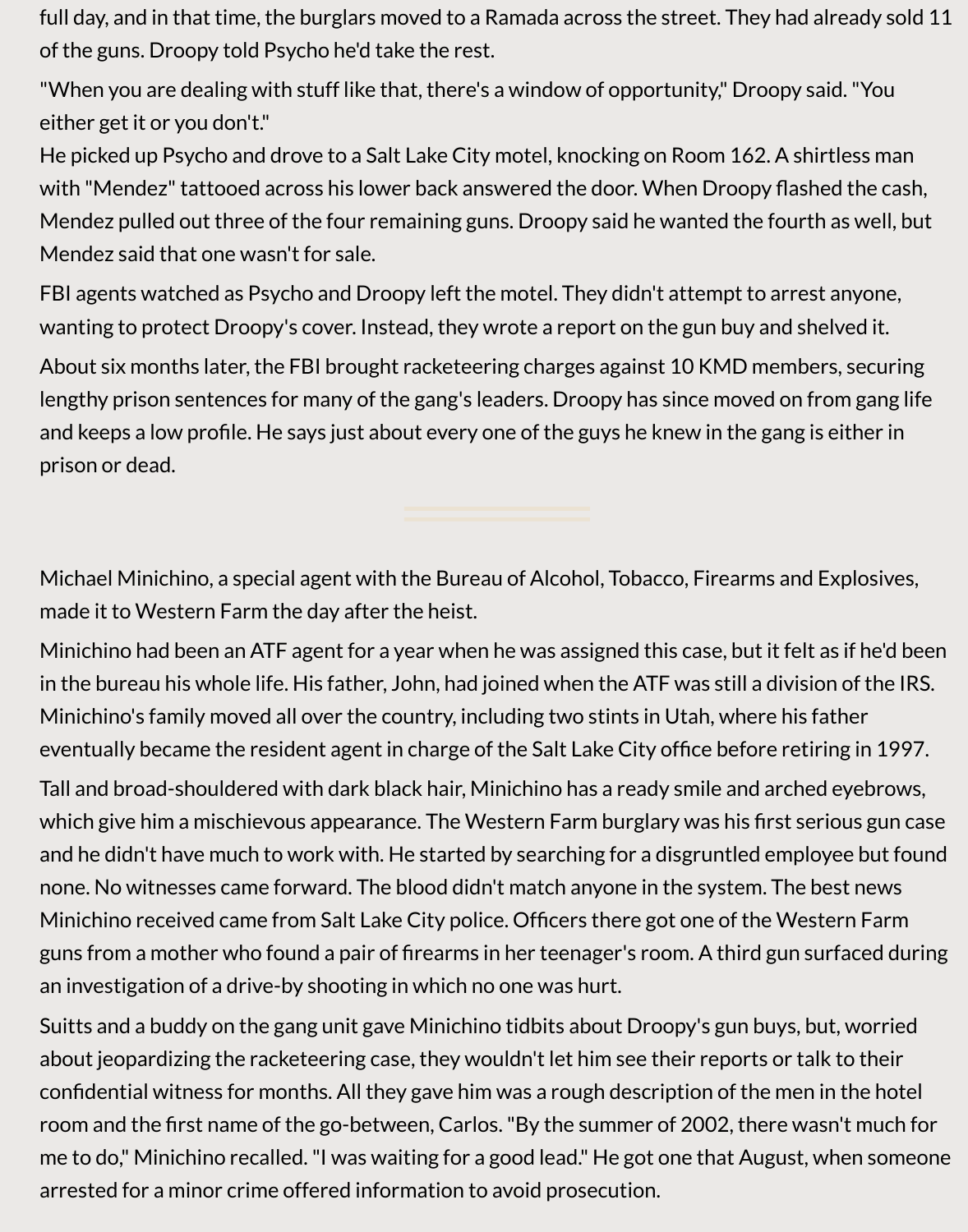

In a matter of days, Minichino sat across from the confidential source at the ATF's Salt Lake City office. As he listened and later checked out the story, he saw three options: The informant watched the crime go down, participated in it or got the rundown directly from one of the burglars. The information was that good.

The source said Anthony Montes smashed the door and was the first to enter Western Farm, followed by Andrew Valdez. They were joined by Lino Montes — Anthony's brother — and a friend named Steve Mendez. The Montes brothers supposedly started tossing the handguns to the other two, who would load them into a truck. Valdez missed one, and it hit him in the face, splitting his lip, which explained the blood drops found in the store.

The informant picked all four out of photo lineups and reported seeing the guns at the home of a guy named Carlos and at a Ramada Inn.

Finding a "Carlos" with ties to Valdez, Minichino put together one last photo lineup. The source pointed to Carlos Moses Trujillo, aka "Psycho."

An assistant U.S. attorney considered the source's statements solid enough to get a search warrant for Valdez's blood. What better way to nail this case than to match it to the DNA found at the crime scene? Now Minichino just had to find Valdez.

As Minichino searched for the Western Farm burglars, he got a call from West Jordan Detective Brent Jex about three teens — Tyler Atwood, Justin Van Roekel and Sean Tims — who were caught in September 2002, casing a neighborhood with guns, masks and a night vision scope. At Jex's request, Minichino tracked the seized guns. They didn't come from Western Farm.

One was tied to a dealer who didn't keep the appropriate records, and the other was sold at a Texas gun show. Minichino couldn't prove that either had been stolen, which would have gotten the teens locked up.

Two months later, the Hi-Point stolen from Western Farm was in the hands of Tyler and Justin, who used it in a few armed robberies. Then, on Nov. 18, 2002, Justin pulled the trigger four times, ending two lives — Officer Ron Wood's and his own.

Minichino's investigation into the Western Farm burglary immediately morphed into something far more personal: tracking a gun used to kill a fellow cop. He gained a partner in Jex, a detective driven by the anguish of losing a friend and by a hidden need for redemption.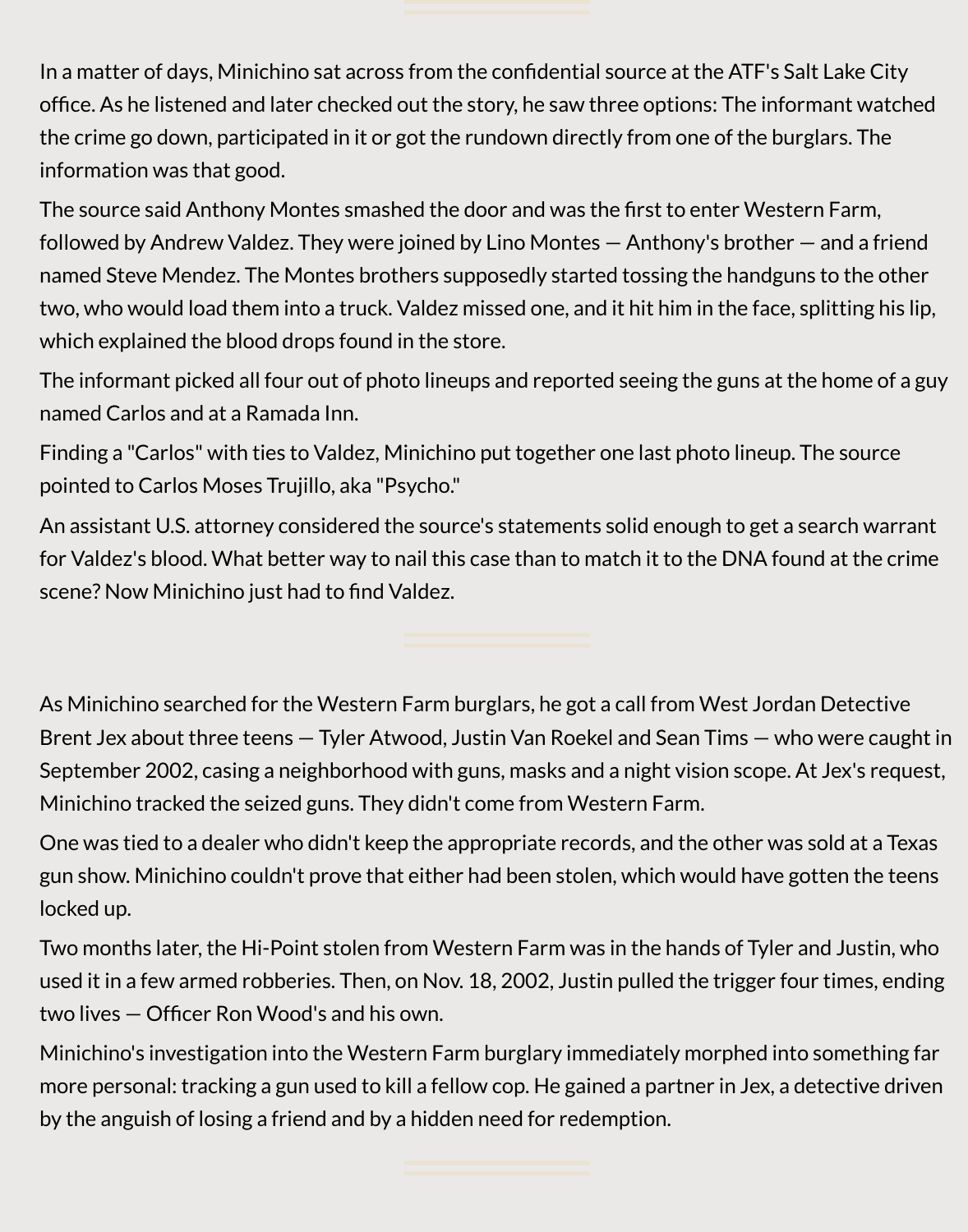Prosecutors succeeded in moving Tyler's robbery case to adult court, though he was still a minor. That's the outcome Jex wanted, but it came with a downside. Tyler's defense attorneys refused to let Jex and Minichino talk to their client about the Hi-Point 9 mm. Without Tyler talking, Jex wondered whether this gun investigation would go anywhere.

"I thought that no one who was involved in selling a firearm that was used to kill a cop would be willing to cooperate," he said.

Also, Minichino had been taught that stolen guns rarely stayed in the same hands for long. After the Western Farm burglary, the Hi-Point had been on the streets for 11 months, and there was no telling which path it had taken on its way to Tyler and then Justin.

With Tyler off limits and Andrew Valdez and Anthony Montes still at large, the investigators were struggling for a starting point — then, a high school teacher called police.

Ten days after his friend killed a cop and then died by suicide, Sean Tims was struggling. Terry Jensen, a teacher at Valley High in South Jordan, could see it, so he approached Sean in the parking lot.

Sean said he expected to be arrested because of his ties to Justin and Tyler. Jensen joked that Sean must have been involved in an armed robbery. Taking the question seriously, Sean said he didn't do the crime, but he said he had some of the stolen cigarettes stashed under his bed.

The police raided his house that morning, Sean said, and he woke up to an officer pointing an AK-47 at his face. Jex later said that never happened. Sean was exaggerating. Jensen said he suspected as much at the time.

They talked again after class, and Sean remained agitated. Jensen told him that if he did nothing wrong, he had nothing to worry about. Sean blurted out that he'd sold Justin and Tyler the guns that police seized during their September arrest, and that he had been the getaway driver for at least one robbery. But, he said, Tyler was the only person who could implicate him and he was sure Tyler "would rather kill himself" than rat him out. He left Jensen's classroom. The teacher realized his student had just confessed to a crime. Jensen called Sandy police, who, in turn, contacted Jex.

Sean, who erroneously believed there was such a thing as "teacher-student confidentiality," refused to say anything to Jex, but his mother let police search his room, where officers found cigarettes and a throwing knife. Resigned to the idea that Sean wasn't deeply involved, Jex sent the teenager to juvenile detention, using his September arrest to file a charge of carrying a loaded firearm in a car.

Sean's case seemed like nothing more than a distraction until, in mid-January, his attorney wanted to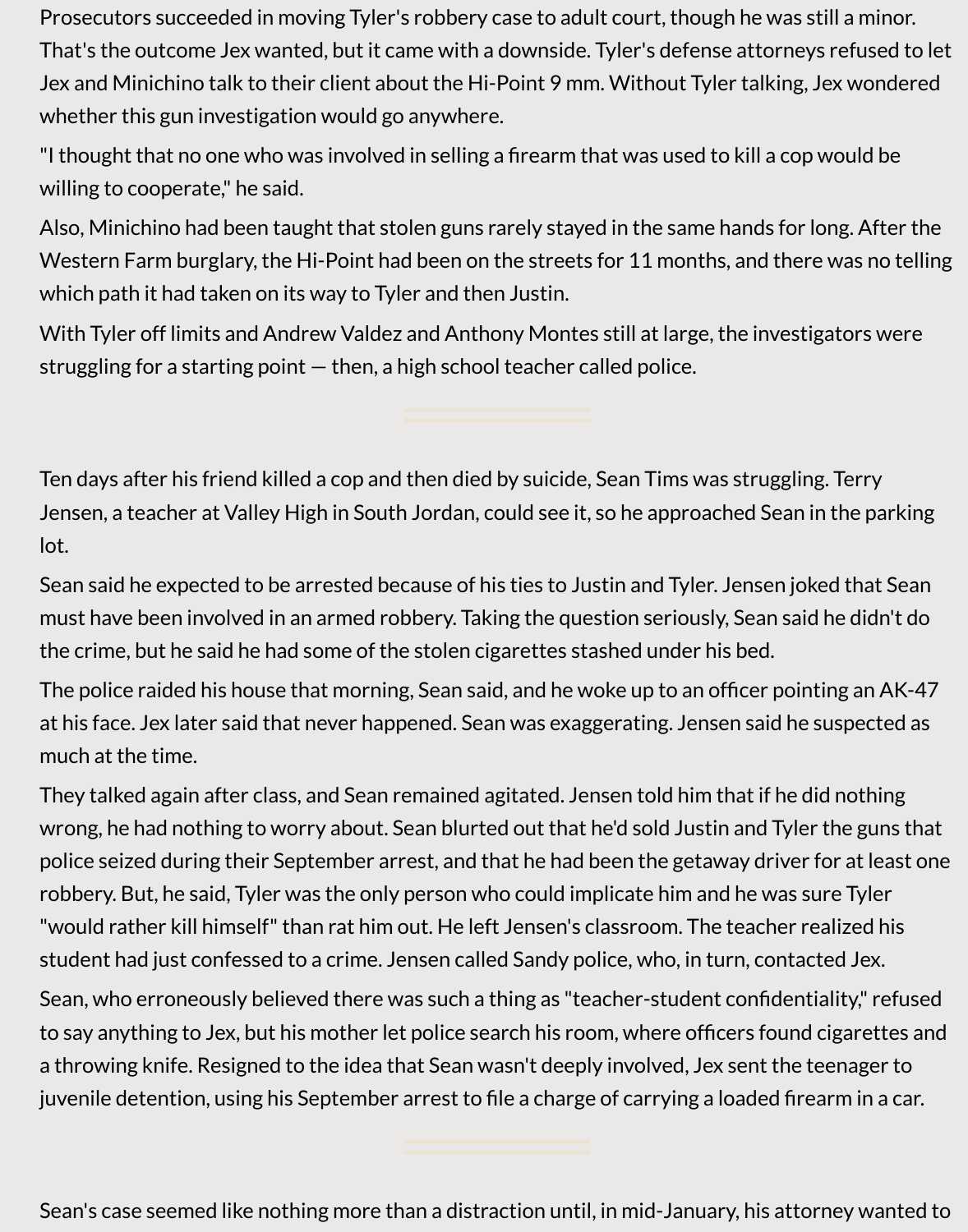cut a deal.

Minichino, Jex and another West Jordan detective went to the detention center, where Sean told them about the McDonald's and Food 4 Less robberies. He said he saw Tyler and Justin with the "Scream" masks and heard them brag about other crimes. He also said a "Mr. C" sold the Hi-Point to Tyler.

A search of the gang-unit database brought up Michael Sathaphan, a member of the Original Laotian Gangsters who went by Mr. C. He was 17, with a juvenile rap sheet that included stealing cars and evading arrest. Jex used car-registration records to find Sathaphan's address.

In the early hours of Jan. 29, 2003, Jex stood by as the heavily armed West Valley City SWAT team stormed the two-story duplex and handcuffed Mr. C and three relatives. Jex and Minichino found 71 grams of meth on the floor of the big bedroom Sathaphan admitted was his. They found a Browning handgun in Sathaphan's closet and pulled two more firearms from under the bed. Inside a black day planner was \$2,795 in cash, along with a list of what appeared to be people who owed money.

As the search continued, Jex sat next to the handcuffed Sathaphan and said the raid stemmed from the murder of Officer Ron Wood. Jex said he was pretty sure Sathaphan sold the Hi-Point to Justin or Tyler.

Sathaphan, who stood 5-foot-11 and was a muscular 180 pounds, seemed genuinely pained and was willing to talk, in part because he hoped his cooperation could get him a lighter sentence. During an interview, Sathaphan said he met Tyler a little more than six months earlier and bought cocaine from him. But soon, Tyler was coming to him to get high, buying coke at least 30 times, Sathaphan said. On one of those occasions, Sathaphan said, he sold Tyler the Hi-Point for \$100. Sathaphan said he got the gun, and plenty of drugs, from a Surenos gang member who went by "Shorty." All he knew was that Shorty hung out with a guy who went by "Wicked." It was thin, but enough. Sathaphan's reward was a sentence of five years and three months.

Busting Shorty didn't take any early-morning SWAT raid. Instead, it required a deep dive into old police files.

The investigators discovered that Shorty was the street name for Francisco Marcos Echeverria, a 28 year-old Guatemalan national who had been granted asylum. The databases didn't show much in the way of a record, though Echeverria's wife, Kara, had been arrested more than once for dealing drugs. Jex got creative. He searched dispatch logs, not arrest records, for Shorty and got a hit. It involved a case the district attorney decided not to pursue. Jex and Minichino pulled the file.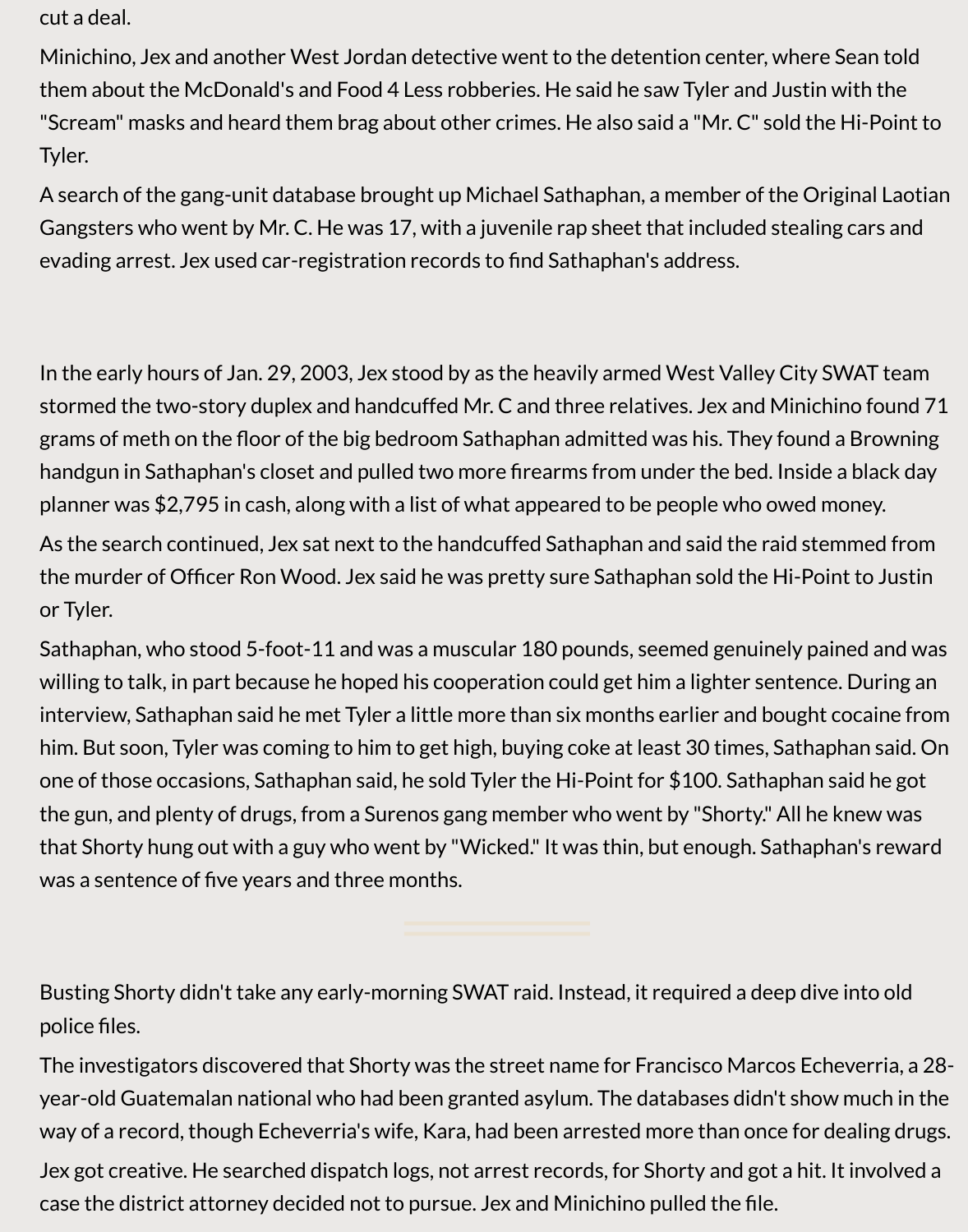A little less than a month before Wood was killed, Salt Lake County sheriff's Detective Rudy Chacon had busted Kara Echeverria for having drugs and a gun in her car. Kara, who was on parole, admitted that the stuff was hers and then volunteered that her husband also carried guns and, likely, dope in his car. She even told police Francisco's silver Honda Civic was parked in the backyard of a nearby house.

Chacon found the car and spotted the tip of a handgun peeking out from under a jacket. The detective decided he had probable cause to search the unlocked car, finding a Glock, \$6,888 in cash, 2 ounces of meth and nearly 4 ounces of cocaine. Chacon left a receipt in the car, letting the owner know deputies had been there and had taken the items. The district attorney thought the case was weak, with no direct tie between Francisco and the contraband, and declined to prosecute.

Minichino thought he could take the case federal. He got a search warrant for the Echeverrias' house and, on March 3, 2004, the gang unit sent a team. The officers knocked, and, to their surprise, Francisco answered. He showed none of the remorse exhibited by Mr. C. He denied knowing Sathaphan or Tyler, and he said he certainly didn't sell anyone a Hi-Point. He ended up pleading guilty to drug dealing and took a five-year prison sentence.

Where did Francisco get the Hi-Point? His refusal to talk left Jex and Minichino stuck. But they did have some success in tracking the Western Farm burglars during the previous months.

The gang unit had named Valdez and Montes joint public enemies No. 1, a move that led to plenty of media coverage and a stream of new tips.

One informant told detectives that Valdez was hiding in a beige duplex in Ogden. Late on April 25, 2003, an FBI agent said he spotted Valdez through a window. Ogden's SWAT team surrounded the house, backed up by six Metro Gang Unit detectives.

Minichino hesitated when he received the call and decided to pull "a reverse Murphy," he said. Based on Murphy's law, the adage that anything that can go wrong will go wrong, he believed the chances of bringing in Valdez and Anthony Montes were better if he stayed away.

Jex, who thought Minichino's reasoning was hilarious, had no intention of missing the arrest. He sat on the perimeter.

A woman and her son, arms up, were the first to exit the house, then came another woman. After detectives called for everyone to leave, out walked Valdez, followed by Montes.

His "reverse Murphy" having worked, Minichino rushed to get the first crack at interviewing the men he'd hunted for eight months. But when he got to the Salt Lake County Sheriff's Office, where the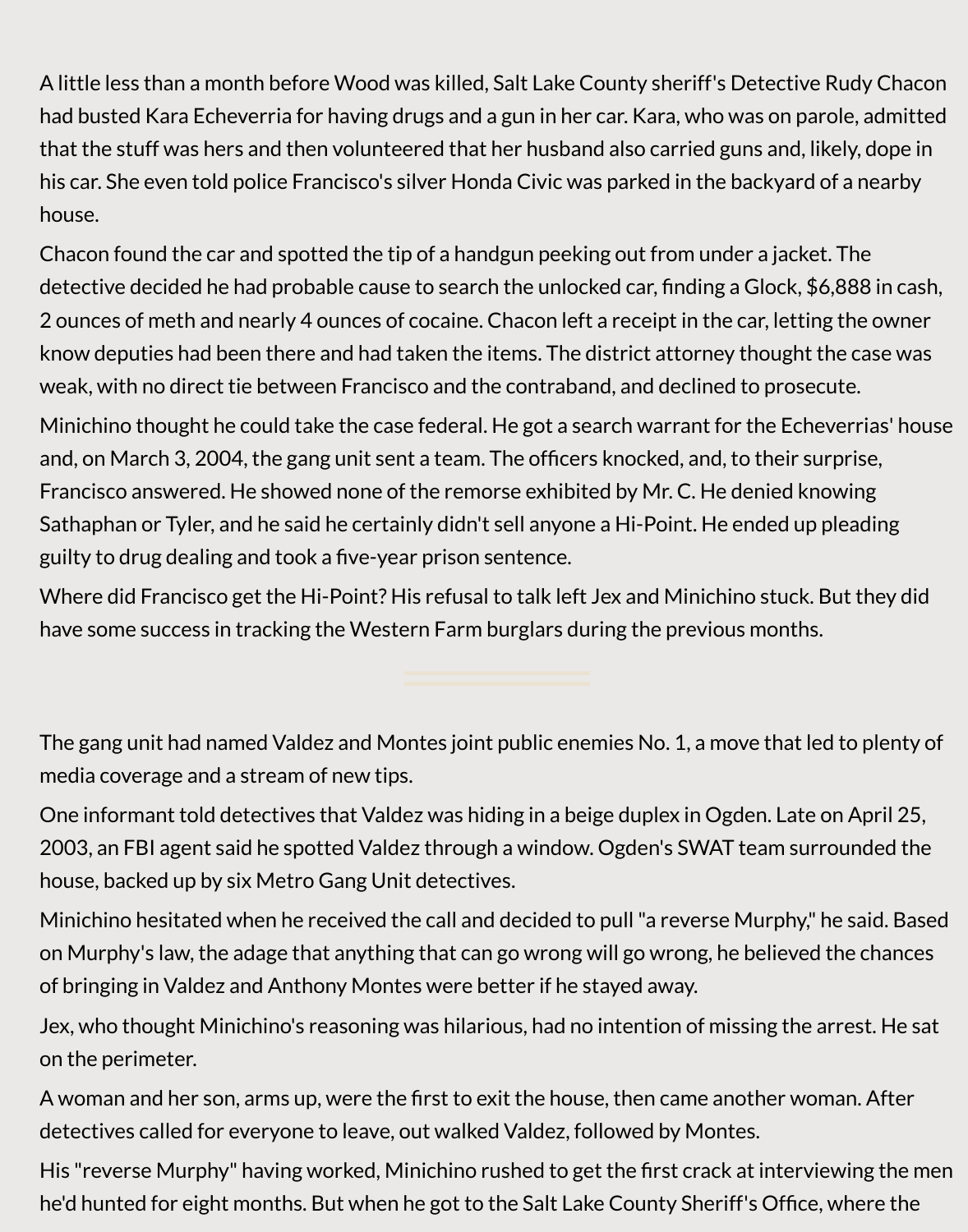suspects were waiting in separate interview rooms, an FBI agent warned him that Valdez was already asking for a lawyer.

"When they invoke counsel, then they're off limits unless they initiate contact, so I just said, 'My feelings aren't hurt. That's your stance right now, and the ATF office number is 524-7000.' I probably said it, like, three times," Minichino recalled. "I didn't think either one of them was paying attention."

Three days later, he received a call. A woman said she was reaching out on behalf of Montes. That led to a recorded confession that began: "I, Anthony Montes, was home on a snowy night."

Montes threw the rock through the door, he said, and Valdez was the one who cut himself. "We loaded up on guns," he said.

Minichino had Montes' taped confession, and he got a blood sample from Valdez, which matched the DNA found at Western Farm. Shortly before this raid, investigators found Carlos "Psycho" Trujillo at his mother's house. He admitted to brokering the gun sale, and each man would plead guilty.

Prosecutor Leisha Lee-Dixon, a favorite among the gang detectives, made sure no amount of cooperation would result in a lesser sentence for Valdez or Montes. In making her case, she pointed to Ron Wood's killing, arguing that the pair should shoulder some responsibility.

"Can we say, first of all, that Officer Wood would not have been killed?" she said in January 2004 at Valdez's sentencing hearing. "I think the fact that this defendant stole that particular firearm, put it in the stream of commerce, which eventually led to this individual who shot Officer Wood, certainly gives him some culpability."

Valdez's attorney argued that the burglary was a spur-of-the-moment decision with the goal of scoring money to buy drugs. Valdez told the judge: "I know I made a mistake, but I had no intention of nobody getting hurt. It was a one-time thing. ... It breaks my heart every time I think about the stuff that happened."

U.S. District Judge Dale Kimball gave Valdez a stiffer penalty than the law required — eight years and four months in federal prison. Later that year, he gave a similar "upward departure" to Montes, sentencing him to 13½ years.

Psycho, who had no priors, was charged with possession of a stolen firearm. He was sentenced to serve 18 months.

By the time they were done, Jex and Minichino had recovered 11 of the 15 stolen guns. They tracked the Hi-Point's path from Valdez and Montes to a man named Teddy Barrera, who knew Droopy, the